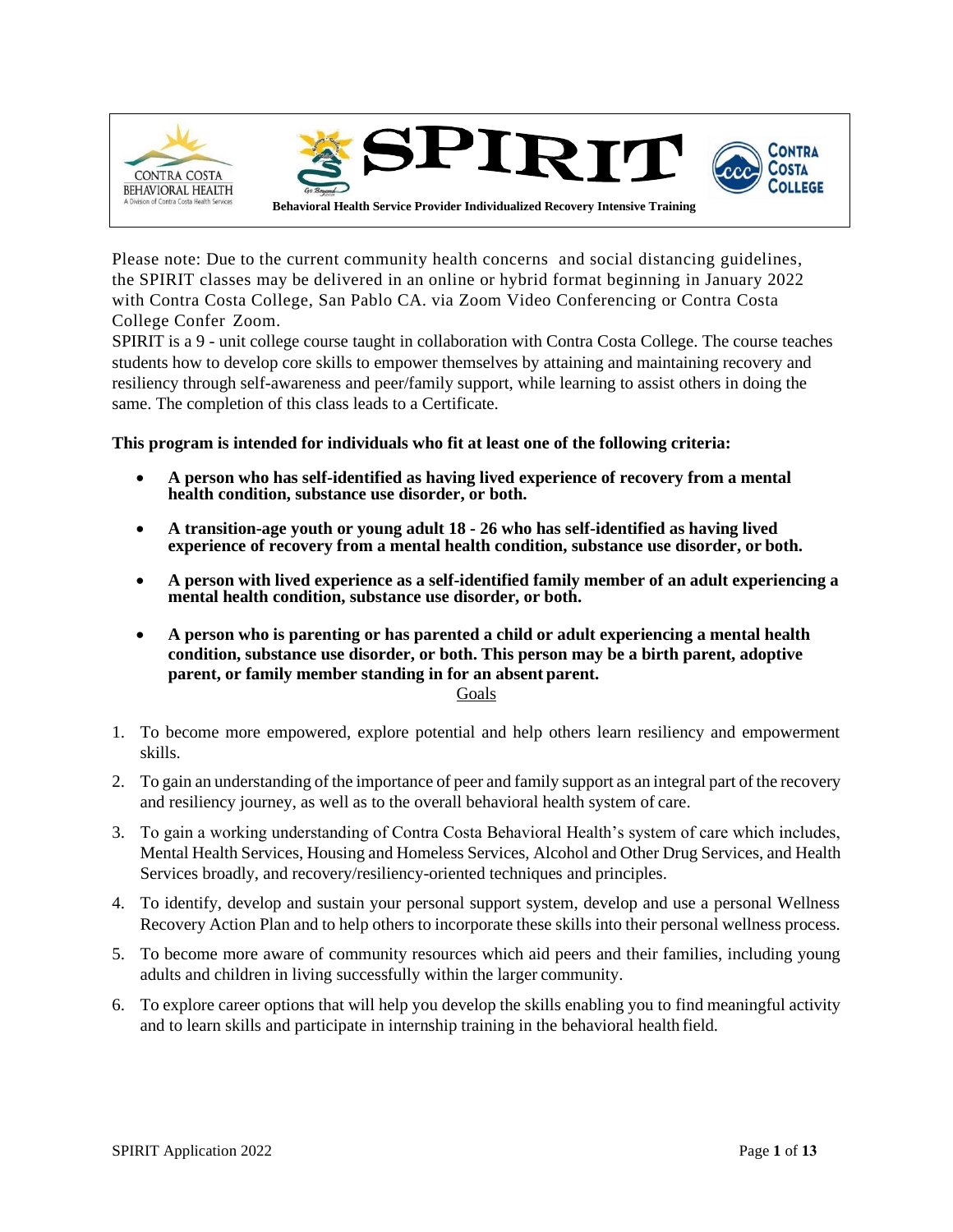The Behavioral Health **S**ervice **P**rovider **I**ndividualized **R**ecovery **I**ntensive **T**raining (SPIRIT) includes two components; the comprehensive classroom training and support program, followed by the individualized Work-Study placement. This program is a collaboration between Contra Costa Behavioral Health Services (CCBHS), Office for Consumer Empowerment (OCE), and Contra Costa College (CCC).

Application Deadline and Mailing Information

## **Application Process: This APPLICATION is due by October 8, 2021**

**Please submit your completed application to:** Contra Costa Behavioral Health Services Office for Consumer Empowerment 1340 Arnold Drive, Suite 200 Martinez, CA 94553 Fax (925) 957-5156

For further information about the SPIRIT Training or application, please contact:

Michael Petersen at: [Michael.Petersen@cchealth.org, \(](mailto:Michael.Petersen@cchealth.org)925) 957-5143 or (925) 500-3093 Janet Costa at: [Janet.Costa@cchealth.org, \(](mailto:Janet.Costa@cchealth.org)925) 957-5113 or (925) 348-5459

## Training Components

- I. **Intensive online Training (SPIRIT I and II):** The classroom training takes place during the Spring 2022 college semester (starting in January 2022) in partnership with Contra Costa College. It consists of two separate three-unit college classes (six units total), SPIRIT I and SPIRIT II. Students take SPIRIT I for the first half of the semester, and then SPIRIT II during the second half of the semester. Students may not participate in SPIRIT II without successful completion of SPIRIT I.
- II. **Work-Study/Summer Internship (SPIRIT III)**: The work study portion of SPIRIT takes place during the summer 2022 college semester and includes a six-week, 60-hour internship at a human service agency with once a week classroom instruction. Students must successfully complete both SPIRIT I and II to participate in SPIRIT III. Students receive three units of college credits for successfully completing SPIRIT III.
- III. **Allowance:** A limited number of students may be eligible for an allowance to assist with transportation and other expenses needed to complete the training. Allowance selection is based on where behavioral health services are received, application content, and an in-person interview.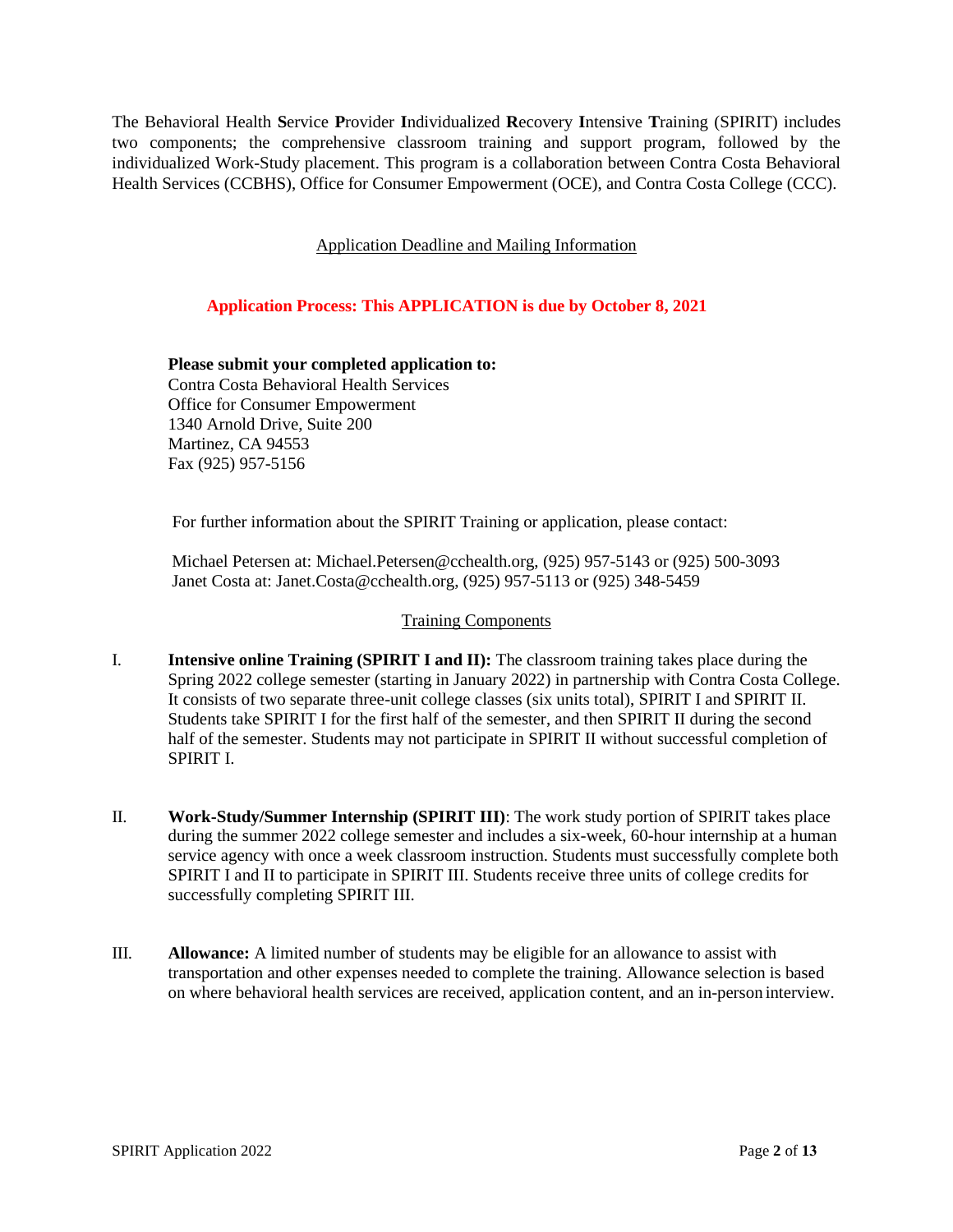

Health Services Director **Administrative Offices** Administrative Offices **Suzanne Tavano, Ph.D.** 1340 Arnold Dr. Ste. 200 Behavioral Health Director **Martinez CA. 94553** Martinez CA. 94553

**Anna M. Roth, RN, MS, MHP** Contra Costa Behavioral Health Phone (925) 957-5150 Fax (925) 957-5156

Dear SPIRIT Applicant,

Please note: Due to the current community health concerns and social distancing guidelines, the SPIRIT classes may be delivered in an online or hybrid format beginning in January 2022 with Contra Costa College, San Pablo CA. via Zoom Video Conferencing or Contra Costa College Confer Zoom.

SPIRIT is a behavioral health peer and family-driven focused college course. SPIRIT is facilitated by peers and family members for peers and family members. Because SPIRIT is a collaboration with Contra Costa College, some of your personal and identifying information may be shared and exchanged with the college. Additionally, the College may require some administrative information, such as attendance, grades, conduct, or other college-related activities. Being an applicant or participant in SPIRIT may identify you as a peer of behavioral health services or a family member of a person receiving services.

## **SPIRIT Application**

➢ Please answer each question carefully. Be as direct and specific as possible.

 $\triangleright$  If needed, use extra textbox on page 13, and number each additional answer seperately If you have questions about the application, please contact:

Michael Petersen at: [Michael.Petersen@cchealth.org](mailto:Michael.Petersen@cchealth.org) (925) 957-5143 or (925) 500-3093 Janet Costa at: [Janet.Costa@cchealth.org \(](mailto:Janet.Costa@cchealth.org)925) 957-5113 or (925) 348-5459

**I have read and understand the above statement. This acknowledgement is advisory only and is not consent to release information.**

**Enter Typed Signature Date**

**Type Name** Phone Number

SPIRIT Application 2022 Page 3 of 13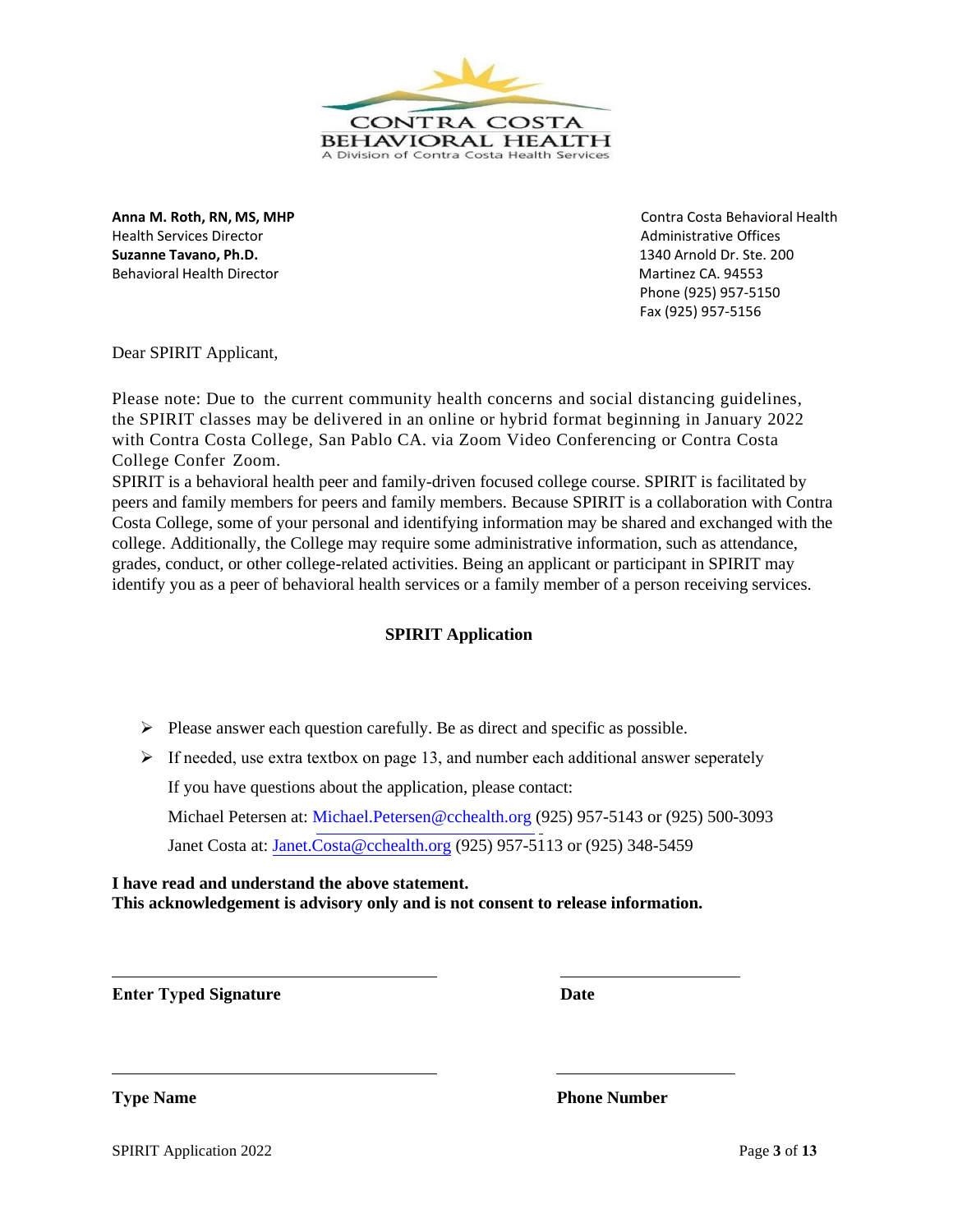## **Behavioral Health Service Provider Individualized Recovery Intensive Training**

**This program is intended for individuals who fit at least one of the following criteria: Please check mark the area below that you identify with.**

- **A person who has self-identified as having lived experience of recovery from a mental health condition, substance use disorder, or both.**
- **A transition-age youth or young adults 18 - 26 who has self-identified as having lived experience of recovery from a mental condition, substance use disorder, or both.**
- **A person with lived experience as a self-identified family member of an adult experiencing a mental health condition, substance use disorder, or both.**
- **A person who is parenting or has parented a child or adult experiencing a mental health condition, substance use disorder, or both. This person may be a birth parent, adoptive parent, or family member standing in for an absent parent.**
- 1. Name/Personal Information:

|         | City: $\qquad \qquad$ State: $\qquad \qquad$ Zip : |              |
|---------|----------------------------------------------------|--------------|
|         |                                                    |              |
|         | Cell Phone:                                        |              |
|         |                                                    |              |
| 2.      | Please list two references:                        |              |
| a.      | Name:                                              |              |
|         | Phone:                                             |              |
|         | Agency:                                            |              |
| $h_{-}$ | Name:                                              |              |
|         |                                                    |              |
|         |                                                    |              |
|         | <b>SPIRIT Application 2022</b>                     | Page 4 of 13 |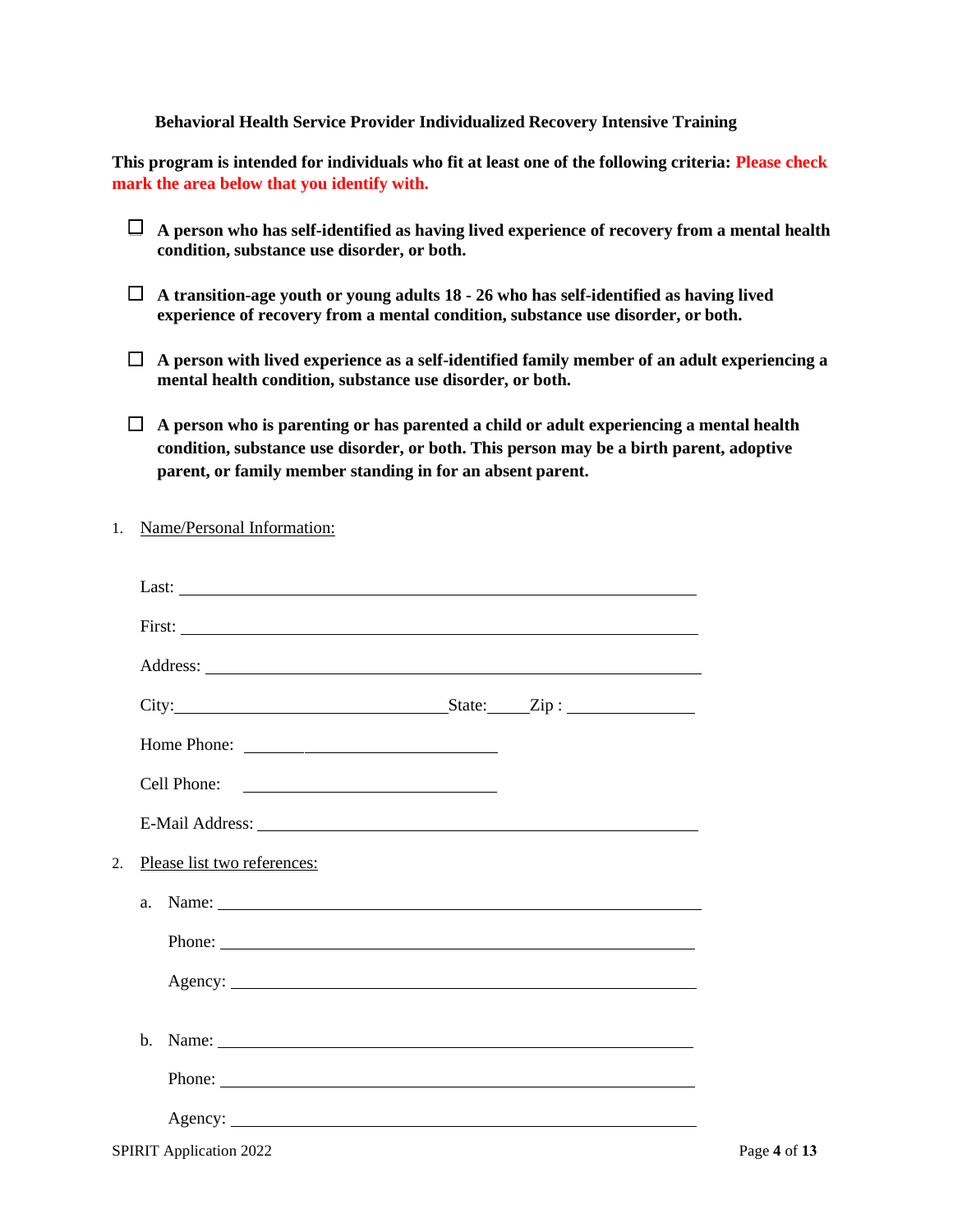3. Do you identify as a behavioral health peer **(a person with a mental health condition or substance use disorder, or both)** or family member **(parent, caregiver or family member of someone who receives behavioral health services)?** If so, are you willing to share this with or in your work as a Peer/Family Provider?

4. **We value personal or lived experience in the behavioral health system**. This may include personal experience that gives insight into behavioral health, dual diagnosis, self-help, recovery/resiliencybased services, or experiences you've had helping peers and/or family members. Please describe what involvement or knowledge you have that will help you or add to your skills as a peer provider or family member in behavioral health.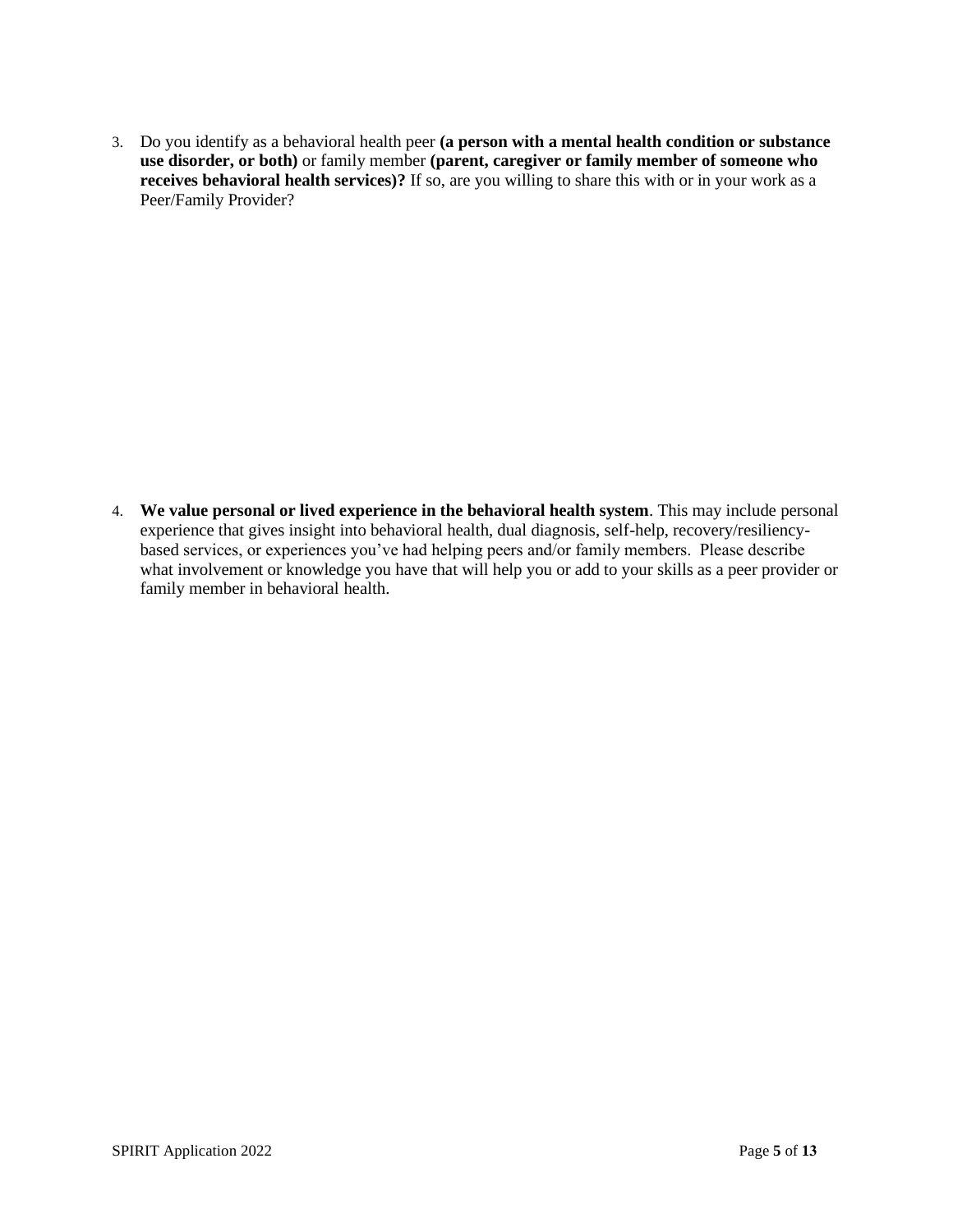5. In order to do well in this training, people who have experienced difficulties with substance use and/or alcohol use need to be in recovery **(abstaining from use of substances and or alcohol especially within a professional/academic setting).** If this applies to you, how long have you been active in the recovery process?

6. Why is it important to learn about and practice methods of wellness, recovery, and resiliency in mental health and/or substance use?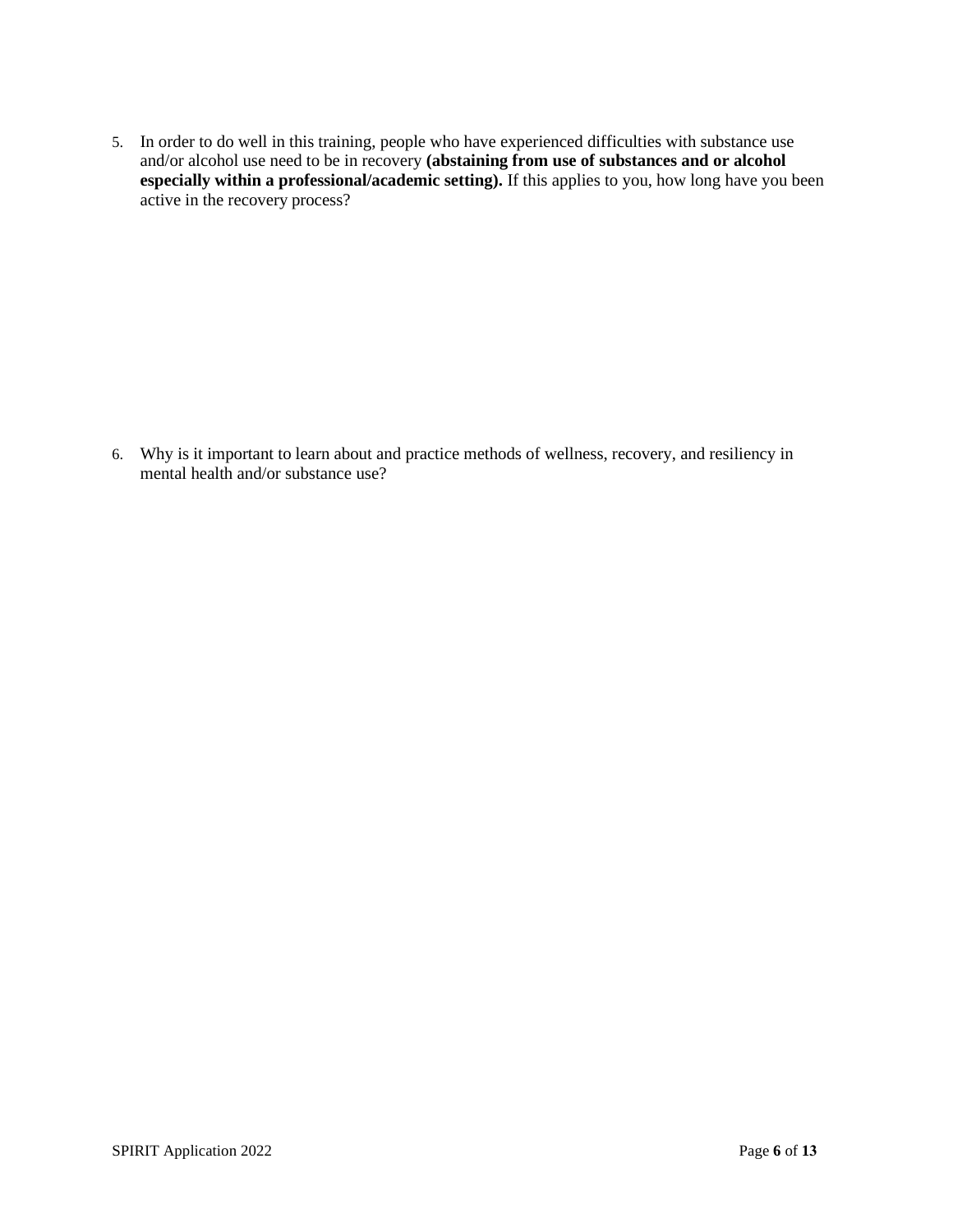7. Based on your experiences in behavioral health or navigating services for a family member, are there particular types of positions that interest you the most?

Please List here:

8. Why do you want to participate in the SPIRIT Behavioral Health Service Provider Training?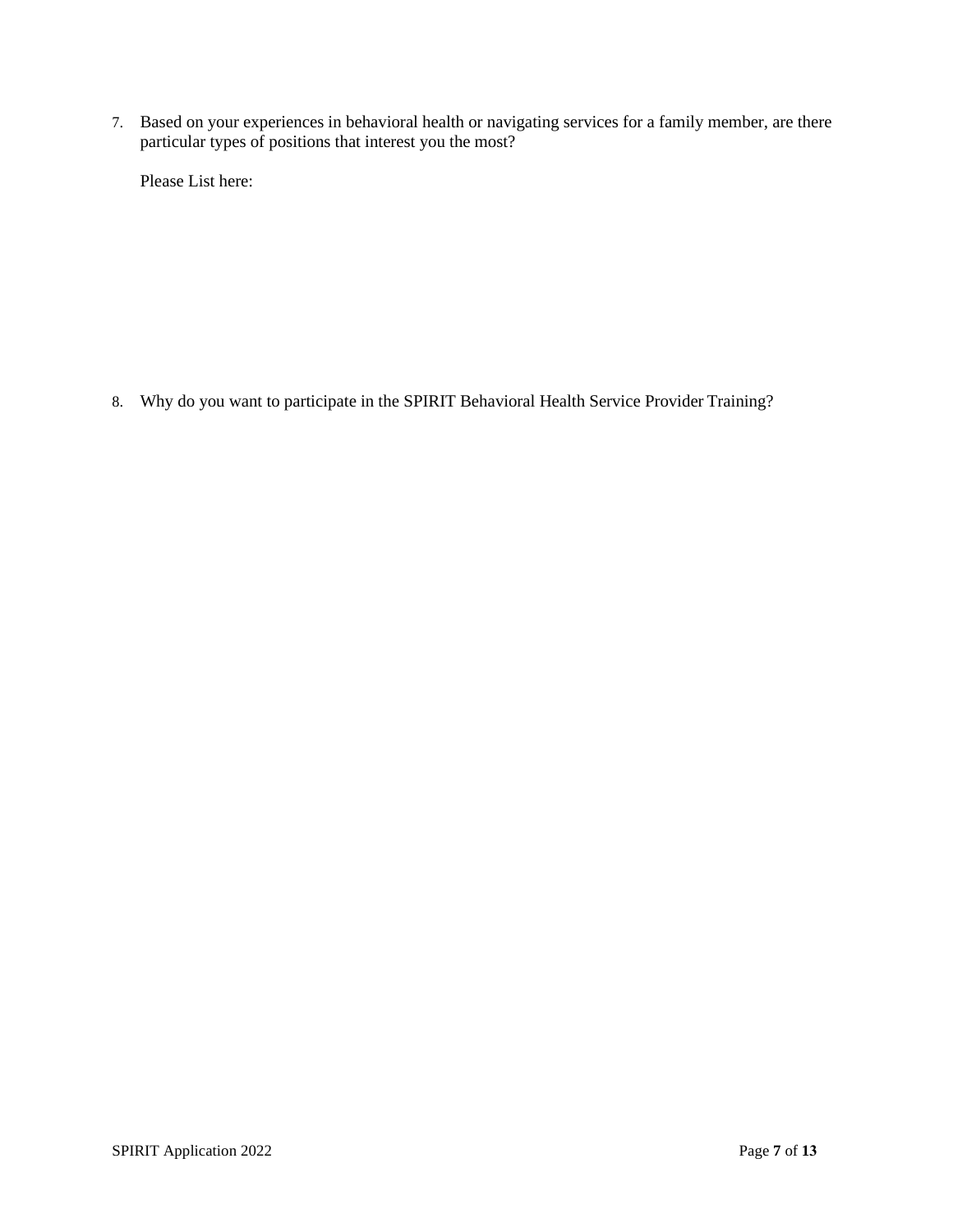*9.* Please specify the highest level of education completed. *There is no specific level of education required to apply for the training, however certain job classifications do require a minimum levelof education, usually a HS diploma or GED.*

10. Do you have experience with peer or family support as a peer, family, or parent provider? **(working, living, assisting peers or family members or being assisted by people with behavioral health issues)** If so, please describe your experience.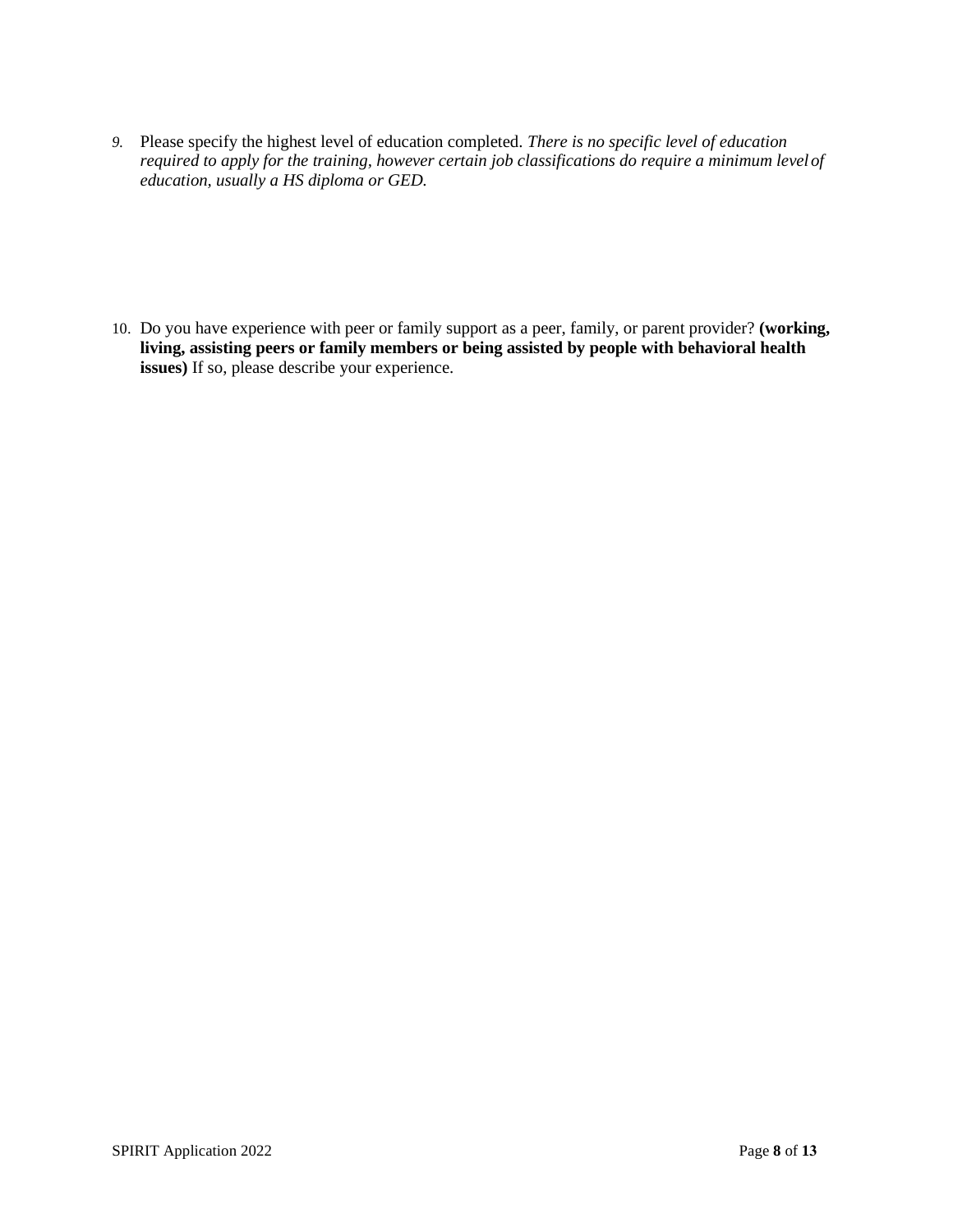- 11. Please describe an experience you have had working or interacting with someone or a group ofpeople different from yourself. **(***Different from you in terms of language, social status, culture, race, religion, sexual orientation, behavioral health diagnosis, ethnic background, or any combination of these***).** Please include:
	- a) How they were different from you
	- b) Describe the experience
	- c) What did you learn from the experience?

| I                  |                  |
|--------------------|------------------|
| ٦<br>. .<br>٠<br>٠ | I<br>I<br>ł<br>I |

b)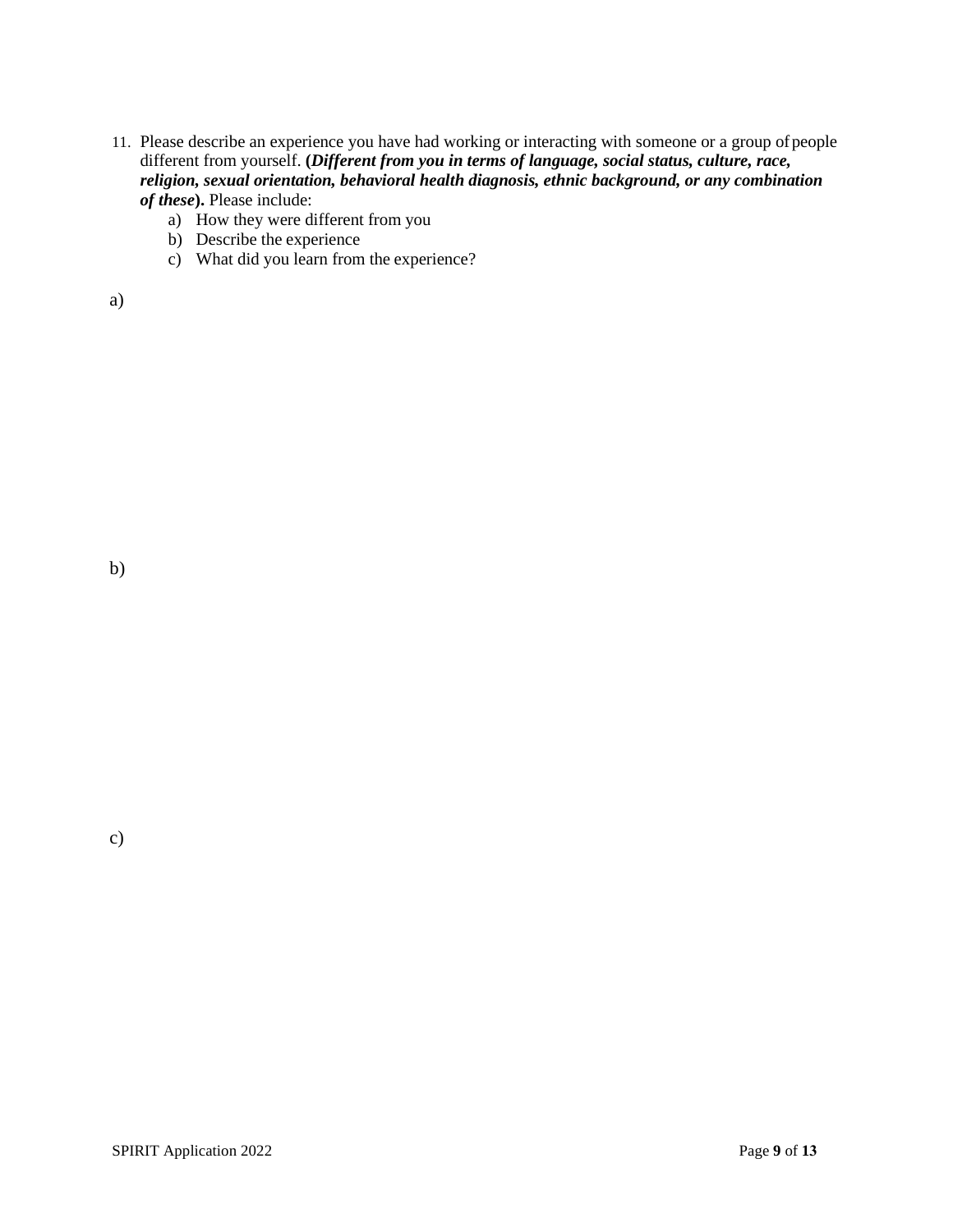- **12.** Behavioral health providers must deal with potential conflict amongst co-workers and/or the peers or family members they serve. Please describe: **(***provide an answer for each question***)**
	- a) A situation in your personal or professional life where you've experienced conflict.
	- b) What steps did you take to resolve the situation?
	- c) What would you do differently were a similar situation to occur again?
	- d) What did you learn from this experience?

a)

c)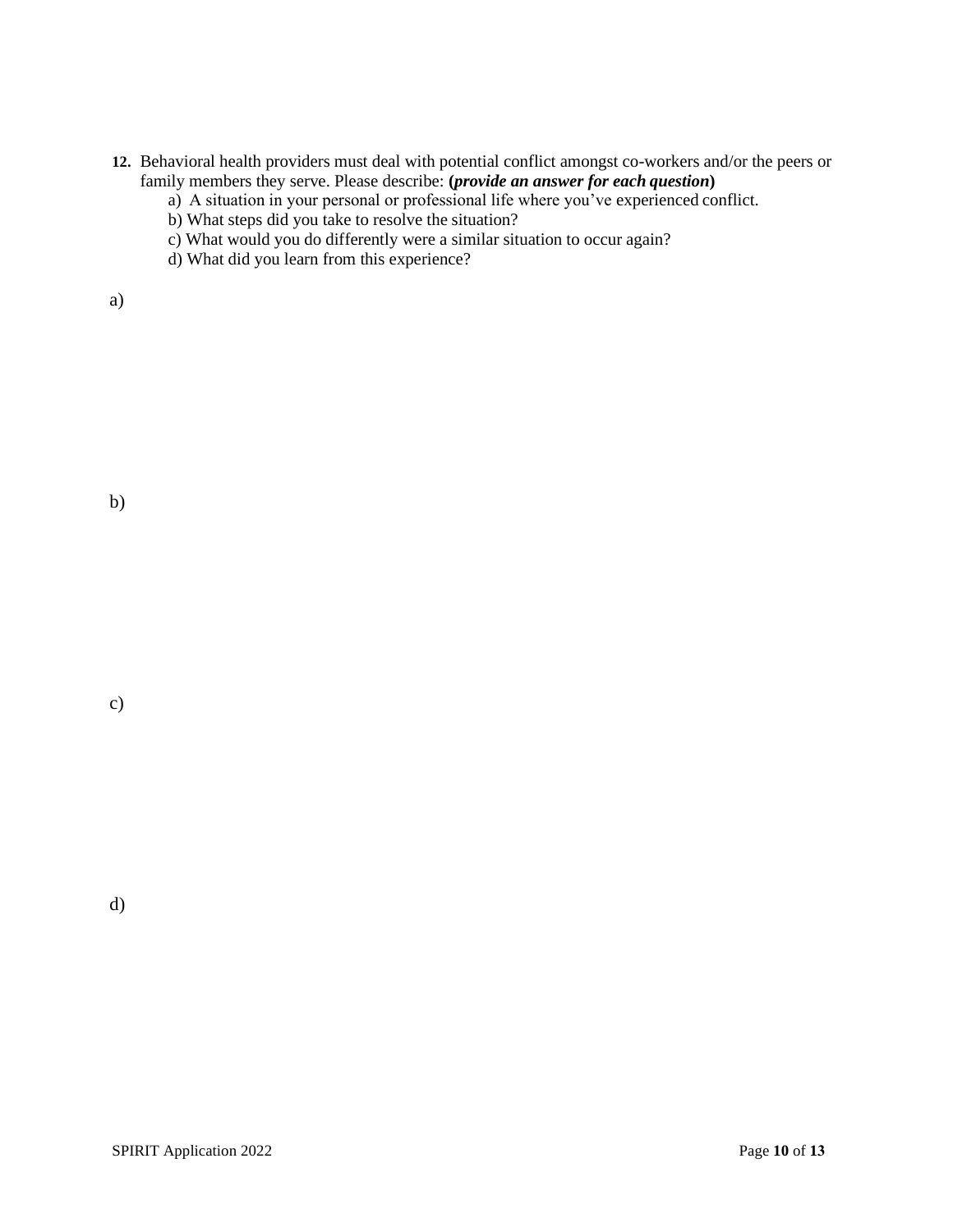| 13. Computer Proficiency: Do you know how to do the following tasks on a |                                          |                |
|--------------------------------------------------------------------------|------------------------------------------|----------------|
|                                                                          | computer?(click on down arrow to answer) |                |
|                                                                          | Send and receive email:                  | Don't know how |

| <b>b.</b>   | Type, and print, documents:                               | <b>Beginning</b> |
|-------------|-----------------------------------------------------------|------------------|
| $c_{\cdot}$ | Use the internet to do research and register for classes: | Advanced         |
| d.          | Scan and Upload documents:                                | Advanced         |

14. If you speak, read, write, or use another language including American Sign Language in addition to English, (Please click on down arrow to specify your level of ability with speaking, reading and writing.

**Beginning** 

| a. |          | <b>Fluent</b>   | <b>Fluent</b>          |
|----|----------|-----------------|------------------------|
|    | Language | <b>Speaking</b> | <b>Reading/Writing</b> |
| b. |          | <b>Fluent</b>   | <b>Fluent</b>          |
|    | Language | <b>Speaking</b> | <b>Reading/Writing</b> |

15. Please list the most recent **volunteer work** you have done: **(Begin with the most recent. For extra space, please use text box on page 13.**

| a.             | <b>Type of Work</b> | <b>Location/Agency</b> | <b>Dates Worked</b> |
|----------------|---------------------|------------------------|---------------------|
| b.             | <b>Type of Work</b> | <b>Location/Agency</b> | <b>Dates Worked</b> |
| C <sub>1</sub> | <b>Type of Work</b> | <b>Location/Agency</b> | <b>Dates Worked</b> |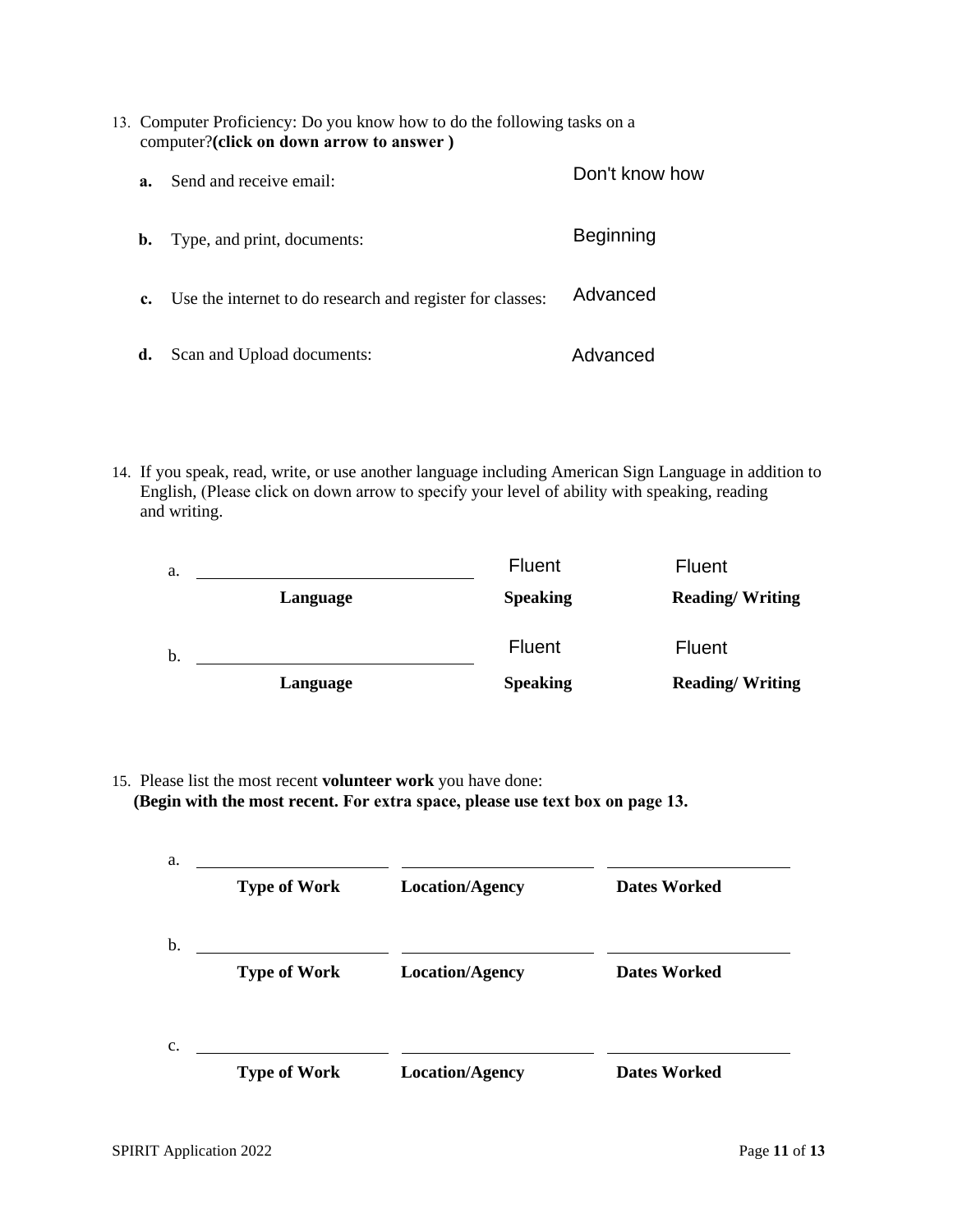16. Please list any **paid employment** experience that you have: **(Begin with the most recent. For extra space, please use text box on page 13).**

| a. |                     |                        |                     |
|----|---------------------|------------------------|---------------------|
|    | <b>Type of Work</b> | <b>Location/Agency</b> | <b>Dates Worked</b> |
| b. |                     |                        |                     |
|    | <b>Type of Work</b> | <b>Location/Agency</b> | <b>Dates Worked</b> |
| C. |                     |                        |                     |
|    | <b>Type of Work</b> | <b>Location/Agency</b> | <b>Dates Worked</b> |

17. Is there anything else you would like to add?

**Please submit your completed application to:** 

Contra Costa Behavioral Health Services Office for Consumer Empowerment 1340Arnold Drive, Suite 200 Martinez, CA 94553 **Fax (925) 957-5156**

SPIRIT Application 2022 Page **12** of **13**